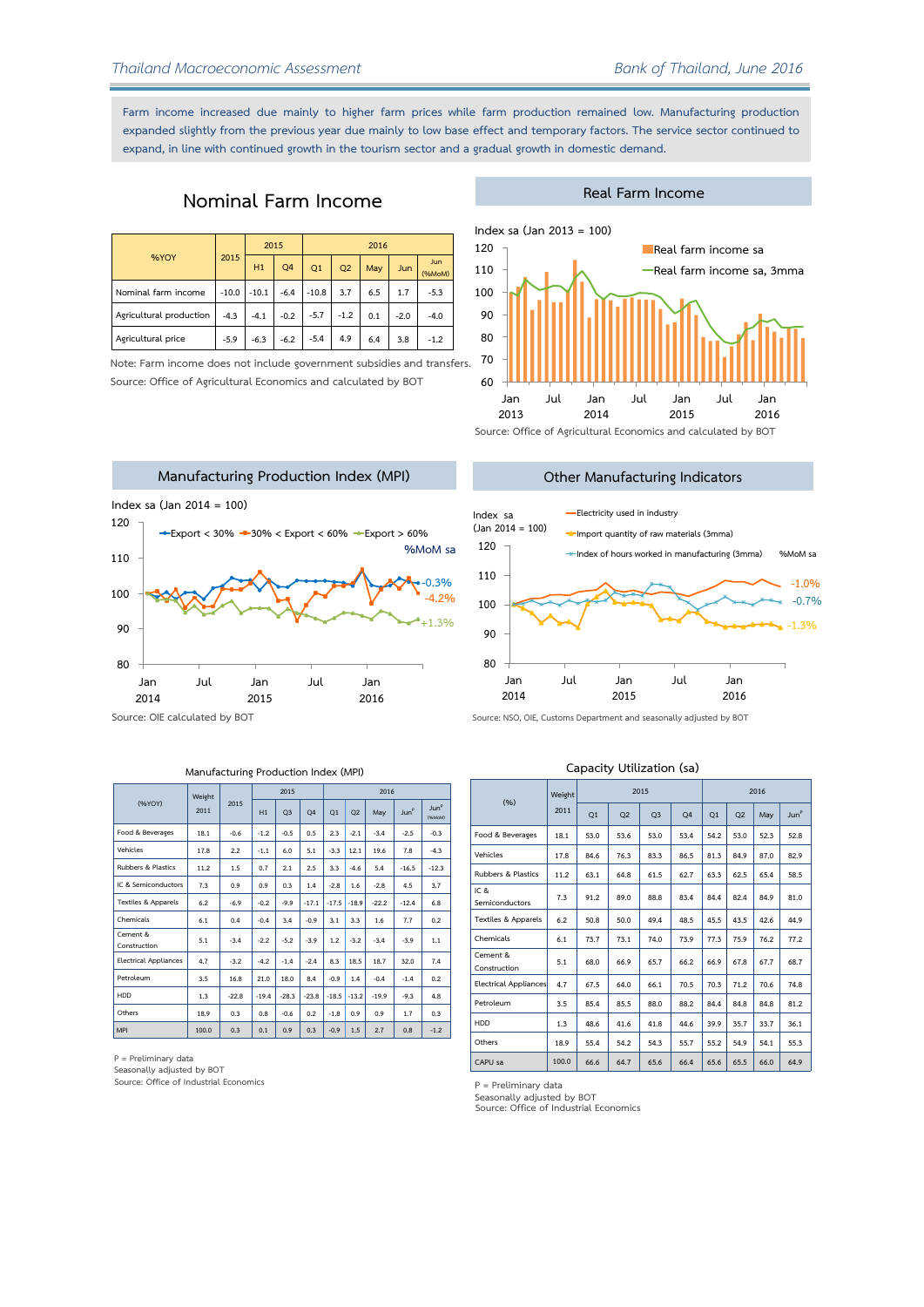



**Source: Department of Tourism, The Revenue Department Department of Land**

**The Transport Co. Ltd., Bangkok Mass Transit System, calculated by BOT**



**Source: Bank of Thailand**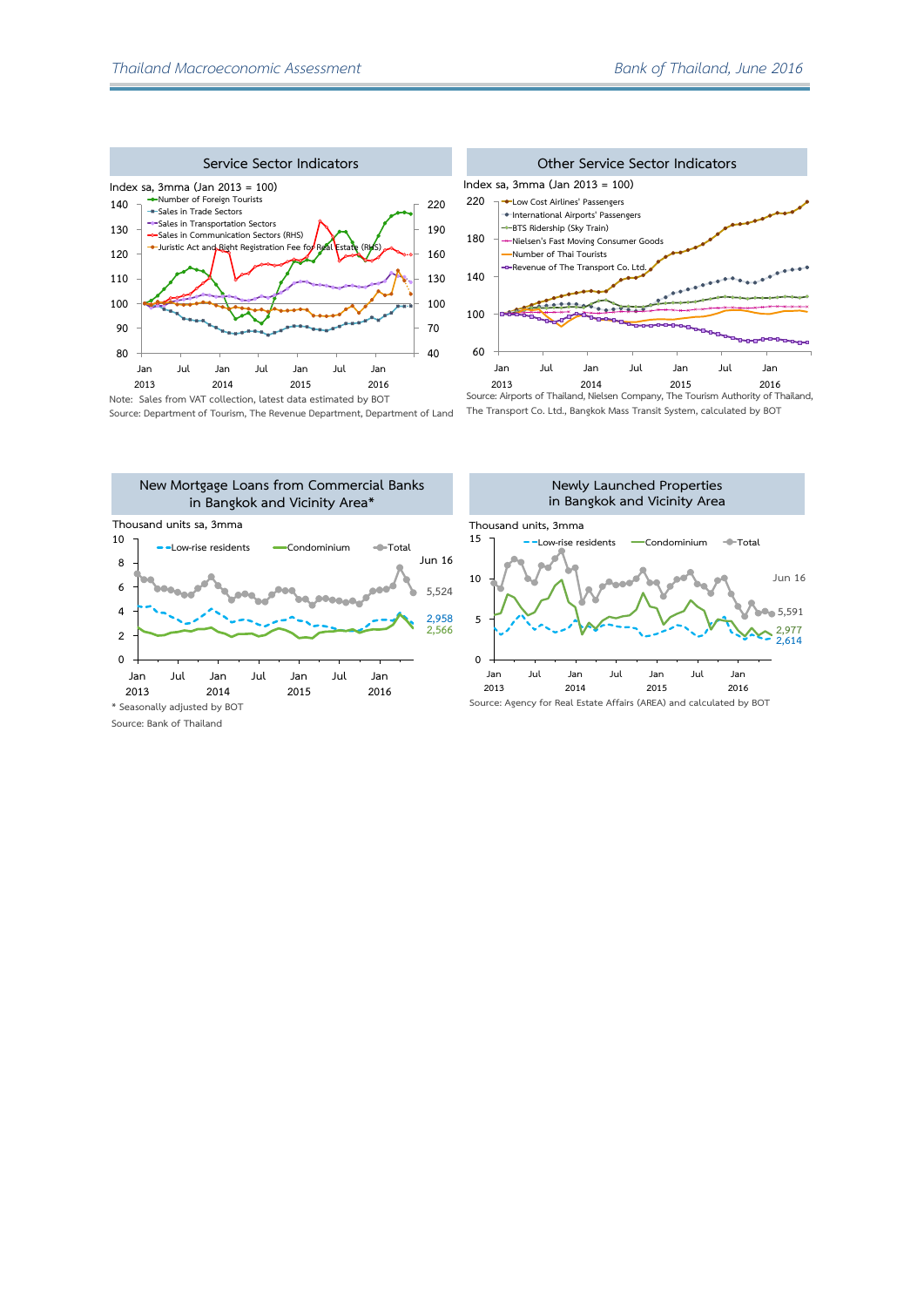**Public spending still played an important role in supporting the economy from both current and capital expenditure. Private consumption slightly decreased after an improvement in the previous month, meanwhile, household income and confidence remained fragile. Private investment stayed low and concentrated in certain sectors due to a gradual recovery of demand, both domestically and externally.**

# **Service Index\* & Non-resident Spending Index**





**Note: \*Combination of 1) hotel and restaurant VAT and 2) transportation sales Source: Bank of Thailand**









**Source: Custom Department, Revenue Department calculated by BOT**

## **Private Consumption Indicators**

|                           |        | 2016   |        |     |                  |                                       |  |  |  |  |
|---------------------------|--------|--------|--------|-----|------------------|---------------------------------------|--|--|--|--|
| % YoY                     | 2015   | Q1     | $O2^P$ | May | Jun <sup>P</sup> | $\mathsf{Iun}^{\mathsf{P}}$<br>(%MoM) |  |  |  |  |
| Non-durable Index         | 3.5    | 3.2    | 3.0    | 3.6 | 1.6              | $-0.6$                                |  |  |  |  |
| Semi-durable Index        | 0.7    | 1.2    | 1.8    | 1.7 | 1.6              | 1.0                                   |  |  |  |  |
| Durable Index             | $-6.7$ | $-8.5$ | 4.3    | 7.8 | 6.9              | $-1.9$                                |  |  |  |  |
| Service Index             | 6.8    | 7.8    | 7.3    | 8.5 | 6.8 <sup>E</sup> | $-0.1E$                               |  |  |  |  |
| (less) Tourist Spending   | 25.8   | 17.8   | 10.4   | 9.2 | 9.8              | 0.0                                   |  |  |  |  |
| Private Consumption Index | 1.5    | 2.2    | 4.3    | 5.6 | 3.6              | $-0.3$                                |  |  |  |  |

**Note: %MoM is calculated from seasonally adjusted data** 

**P = Preliminary Data, E = Estimated Data**

**Source: Bank of Thailand**



**Source: Federation of Thai Industries, Revenue Department calculated by BOT**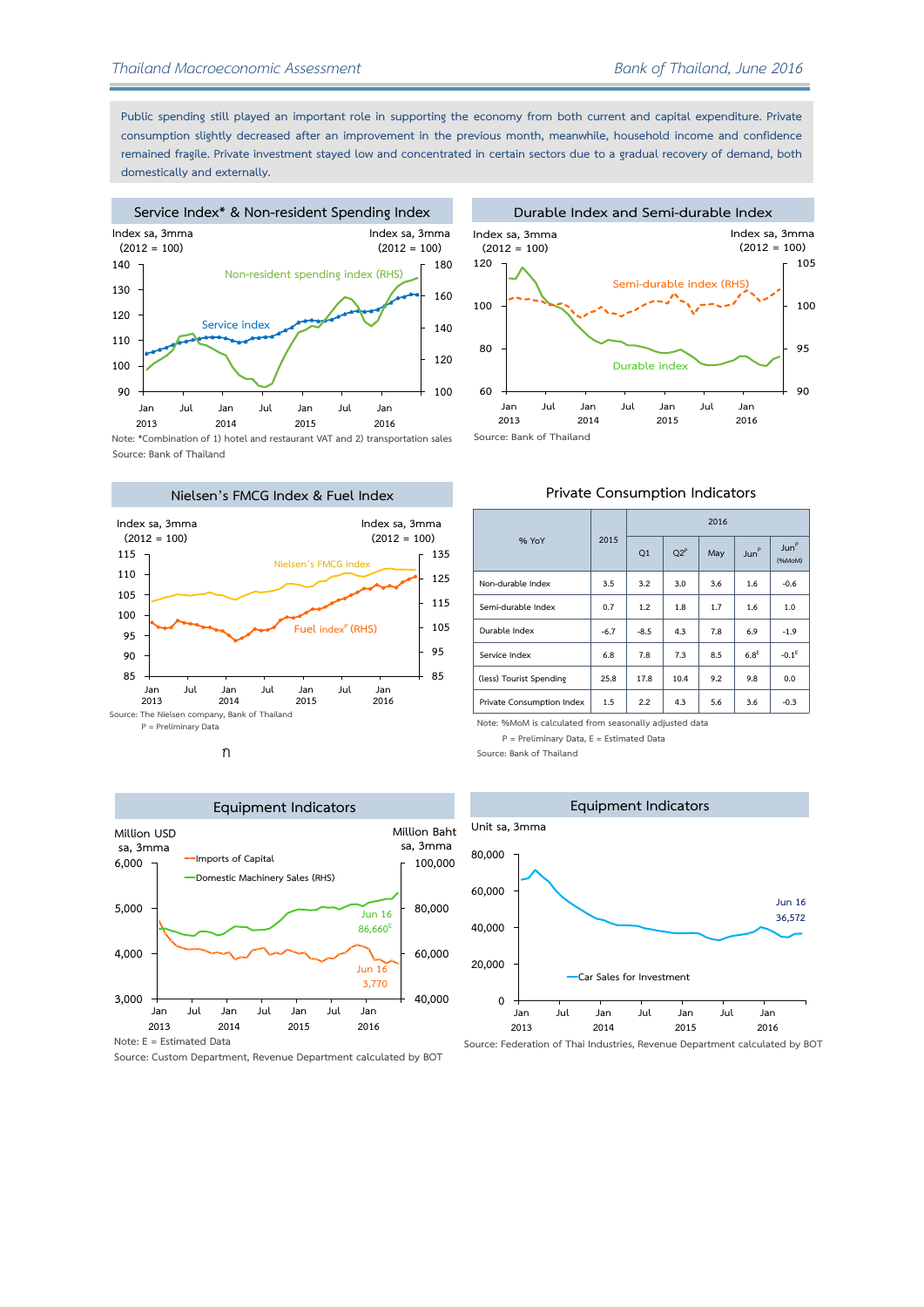

**Source: NSO and Bank of Thailand**





## **Private Investment Indicators**

|                                     | 2015   | 2016   |        |         |                  |                            |  |  |  |
|-------------------------------------|--------|--------|--------|---------|------------------|----------------------------|--|--|--|
| % YoY                               |        | Q1     | $O2^P$ | May     | Jun <sup>P</sup> | Jun <sup>P</sup><br>(%MoM) |  |  |  |
| Permitted Construction Area (9mma)  | $-1.0$ | $-4.9$ | $-9.9$ | $-11.1$ | $-8.0$           | $-0.5$                     |  |  |  |
| <b>Construction Materials Index</b> | $-2.4$ | $-0.6$ | $-1.2$ | $-0.3$  | $-4.5$           | $-0.1$                     |  |  |  |
| Real Imports of Capital Goods       | $-0.8$ | 1.3    | $-3.4$ | $-0.6$  | $-4.8$           | $-1.7$                     |  |  |  |
| Real Domestic Machinery Sales       | 9.2    | 6.8    | 7.7    | $-0.1$  | $13.2^{E}$       | $3.3^E$                    |  |  |  |
| Car Sales for Investment            | $-6.2$ | $-3.0$ | 10.7   | 18.9    | 7.2              | 0.4                        |  |  |  |
| Private Investment Index            | 0.8    | 1.1    | 1.3    | 1.2     | 1.3              | 0.3                        |  |  |  |

**Note: %MoM is calculated from seasonally adjusted, 3 month moving average data P = Preliminary Data**

**Source : Bank of Thailand**



#### **Fiscal Position**

|                           |                     | $FY2015^P$     |                | FY2016 <sup>P</sup> |                |                |         |            |  |
|---------------------------|---------------------|----------------|----------------|---------------------|----------------|----------------|---------|------------|--|
| <b>Billion Baht</b>       | FY2015 <sup>P</sup> | Q <sub>3</sub> | O <sub>4</sub> | Q1                  | O <sub>2</sub> | Q <sub>3</sub> | May     | <b>Jun</b> |  |
| Revenue <sup>1/</sup>     | 2.207.0             | 659.0          | 572.5          | 584.0               | 476.1          | 747.1          | 240.5   | 339.0      |  |
| (%YoY)                    | (6.3)               | (6.2)          | (9.7)          | (17.6)              | $(-0.5)$       | (13.4)         | (47.8)  | $(-2.3)$   |  |
| Expenditure <sup>2/</sup> | 2,510.9             | 549.7          | 560.7          | 872.5               | 662.4          | 649.6          | 172.7   | 253.6      |  |
| (%YoY)                    | (4.8)               | (10.5)         | (5.3)          | (10.3)              | (8.7)          | (18.2)         | (10.0)  | (25.9)     |  |
| <b>Budgetary B/L</b>      | $-303.9$            | 109.3          | 11.7           | $-288.5$            | $-186.3$       | 97.5           | 67.8    | 85.4       |  |
| Non-Budgetary B/L         | $-40.3$             | 31.5           | 35.6           | $-28.4$             | $-37.5$        | $-46.2$        | $-42.3$ | 1.6        |  |
| Cash B/L (CG)             | $-344.2$            | 140.8          | 47.3           | $-316.9$            | $-223.8$       | 51.3           | 25.5    | 87.0       |  |
| Primary B/L (CG)          | $-229.7$            | 181.1          | 64.8           | $-272.7$            | $-206.7$       | 100.3          | 27.5    | 131.3      |  |
| Net Financing             | 274.7               | 1.9            | 115.0          | 277.2               | 40.5           | $-19.1$        | $-47.7$ | $-35.7$    |  |
| Treasury B/L              | 990.4               | 264            | 426.2          | 386.5               | 203.2          | 235.4          | 184.1   | 235.4      |  |

**Note: P = Preliminary data 1/ Cash basis 2/Exclude principal loan repayment** Source: Fiscal Policy Office, Comptroller General's Department, Bank of Thailand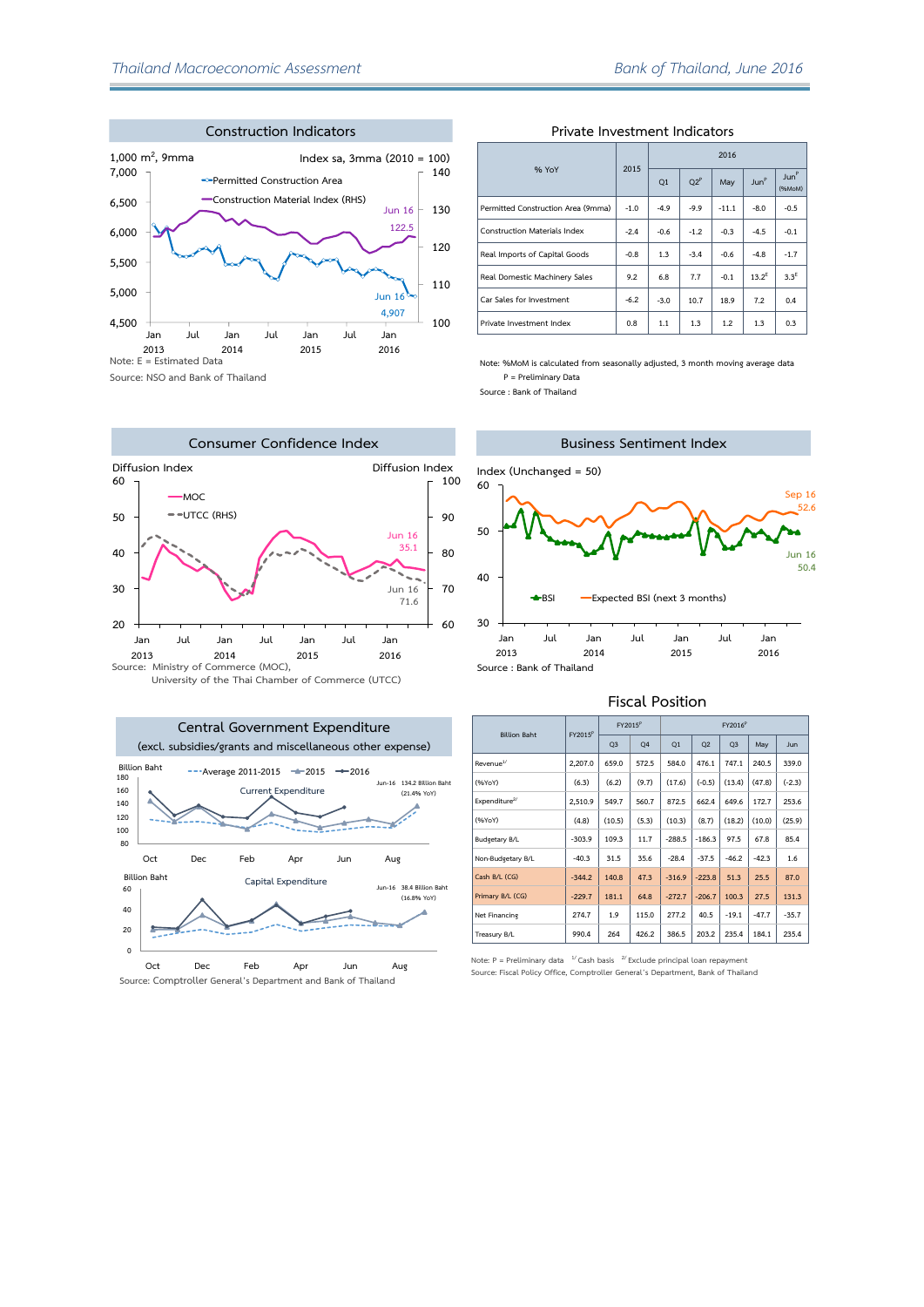**Merchandise export growth turned positive due to gold exports and the low base effect of some export products last year. However, exports of several products continued to contract. Tourism sector expanded well although Ramadan caused the number of foreign tourists contracted from last month. Current account posted a surplus thanks to low level of imports. However, capital account registered a small deficit in accordance with Thai direct investment abroad.**





## **Export Growth**

| May 2016 = 17.5 Bn USD                       | Jun 2016 = 18.0 Bn USD |         |         |                |         |                           |                |         |         |                      |  |  |
|----------------------------------------------|------------------------|---------|---------|----------------|---------|---------------------------|----------------|---------|---------|----------------------|--|--|
| $Ex$ , gold = 16.8 Bn USD                    |                        |         |         |                |         | $Ex$ , gold = 17,2 Bn USD |                |         |         |                      |  |  |
|                                              | Share                  |         | 2015    |                |         | 2016 <sup>P</sup>         |                |         |         |                      |  |  |
| %YoY                                         | 2015                   | 2015    | H1      | Q <sub>3</sub> | Q4      | Q1                        | Q <sub>2</sub> | May     | Jun     | <b>Jun</b><br>(%MoM) |  |  |
| Agriculture                                  | 7.5                    | $-10.7$ | $-7.8$  | $-12.2$        | $-14.6$ | $-7.8$                    | $-11.7$        | $-17.0$ | $-16.4$ | $-6.5$               |  |  |
| Fishery                                      | 0.8                    | $-17.2$ | $-15.0$ | $-20.8$        | $-17.4$ | 3.3                       | 18.6           | 24.5    | 19.7    | $-8.2$               |  |  |
| Manufacturing                                | 88.7                   | $-5.5$  | $-3.9$  | $-6.3$         | $-7.9$  | $-2.7$                    | $-5.8$         | $-5.6$  | $-2.9$  | $-0.3$               |  |  |
| Agro-manufacturing                           | 12.0                   | $-5.4$  | $-4.6$  | $-6.8$         | $-5.6$  | 0.9                       | $-1.5$         | $-1.1$  | 3.4     | $-0.3$               |  |  |
| Electronics and<br><b>Optical Appliances</b> | 16.5                   | $-1.4$  | $-0.5$  | $-2.0$         | $-2.4$  | $-4.6$                    | $-6.9$         | $-10.9$ | $-2.9$  | $-0.2$               |  |  |
| <b>Electrical Appliances</b>                 | 5.6                    | $-2.1$  | $-2.0$  | 0.4            | $-4.6$  | $-2.7$                    | 5.5            | 5.8     | 6.6     | $-2.0$               |  |  |
| Automotive                                   | 15.1                   | 2.5     | 0.7     | 6.9            | 1.6     | $-1.5$                    | 6.3            | 5.1     | 22.0    | 3.2                  |  |  |
| Machinery & Equipment                        | 9.0                    | $-0.2$  | 2.7     | $-4.1$         | $-1.8$  | $-0.4$                    | $-9.2$         | $-9.6$  | $-5.6$  | 1.5                  |  |  |
| Petroleum Related                            | 12.2                   | $-21.0$ | $-17.9$ | $-23.9$        | $-24.1$ | $-18.9$                   | $-19.9$        | $-15.8$ | $-21.7$ | $-2.2$               |  |  |
| Total                                        | 100.0                  | $-5.6$  | $-4.9$  | $-4.7$         | $-7.9$  | $-1.4$                    | $-3.1$         | $-3.7$  | 1.9     | $-1.1$               |  |  |
| Ex. Gold                                     |                        | $-6.2$  | $-4.7$  | $-6.7$         | $-8.5$  | $-5.1$                    | $-5.0$         | $-5.6$  | $-1.6$  | $-1.4$               |  |  |
| Ex. petroleum related                        |                        | $-3.0$  | $-2.7$  | $-1.3$         | $-5.3$  | 1.0                       | $-0.5$         | $-2.0$  | 5.7     | $-1.0$               |  |  |

**%MoM calculated from seasonally adjusted data**

**P = Preliminary data**

**Note: Data above are recorded by custom basis, except total export value is recorded by BOP basis.**

**Source: Compiled from Customs Department's data**

## **Export to Major Countries**

|              |               |         |         | 2015           |                |                |         | 2016 <sup>P</sup> |         |                          |
|--------------|---------------|---------|---------|----------------|----------------|----------------|---------|-------------------|---------|--------------------------|
| %YoY         | Share<br>2015 | 2015    | H1      | Q <sub>3</sub> | Q <sub>4</sub> | O <sub>1</sub> | Q2      | May               | Jun     | Contr.                   |
| <b>ASEAN</b> | 25.7          | $-7.2$  | $-4.2$  | $-10.6$        | $-9.3$         | 3.9            | $-10.4$ | $-8.8$            | $-16.9$ | $-4.6$                   |
| - CLMV       | 10.4          | 7.7     | 7.9     | 7.2            | 7.9            | $-4.0$         | $-3.5$  | 1.0               | $-6.8$  | $-0.7$                   |
| China        | 11.1          | $-5.4$  | $-7.0$  | $-1.0$         | $-6.3$         | $-6.4$         | $-10.3$ | $-12.7$           | $-11.9$ | $-1.3$                   |
| Japan        | 9.4           | $-7.7$  | $-6.6$  | $-8.1$         | $-9.6$         | 5.7            | $-7.5$  | $-8.6$            | $-3.8$  | $-0.4$                   |
| <b>USA</b>   | 11.2          | 0.7     | 4.0     | 0.2            | $-4.9$         | $-3.2$         | 0.6     | 3.4               | 4.7     | 0.5                      |
| EU (27)      | 10.3          | $-6.0$  | $-7.0$  | $-3.7$         | $-6.1$         | 0.2            | $-1.3$  | $-3.3$            | 0.7     | 0.1                      |
| Hone Kone    | 5.5           | $-6.2$  | $-10.3$ | $-2.0$         | $-1.9$         | 0.6            | $-8.2$  | $-14.9$           | 2.2     | 0.1                      |
| ex. Gold     |               | $-3.4$  | $-3.8$  | $-4.0$         | $-1.6$         | $-2.4$         | $-7.3$  | $-14.1$           | 3.4     | ٠                        |
| Middle East  | 4.9           | $-10.5$ | $-14.6$ | $-8.2$         | $-4.1$         | $-11.3$        | $-8.1$  | $-0.8$            | $-6.2$  | $-0.3$                   |
| Australia    | 4.6           | 5.0     | 9.3     | 8.4            | $-4.8$         | 7.2            | 13.1    | 12.0              | 56.1    | 2.1                      |
| ex. Gold     |               | 5.6     | 10.8    | 8.2            | $-4.8$         | 0.4            | 4.1     | $-0.0$            | 42.3    | $\overline{\phantom{a}}$ |

**Source: Custom Department**



### **Import Growth**

| May 2016 = 14.0 Bn USD           |               | Jun $2016 = 14.2$ Bn USD |         |                |                 |                                 |         |        |         |                         |  |  |  |  |  |
|----------------------------------|---------------|--------------------------|---------|----------------|-----------------|---------------------------------|---------|--------|---------|-------------------------|--|--|--|--|--|
| $Ex.Gold = 13.5$ Bn USD          |               |                          |         |                |                 |                                 |         |        |         | $Ex.Gold = 13.9$ Bn USD |  |  |  |  |  |
|                                  |               |                          |         | 2015           |                 | 2016 <sup>P</sup>               |         |        |         |                         |  |  |  |  |  |
| %YoY                             | Share<br>2015 | 2015                     | H1      | Q <sub>3</sub> | Q4              | Q1                              | Q2      | May    | Jun     | Jun<br>(%MoM)           |  |  |  |  |  |
| Consumer                         | 9.9           | 1.5                      | 4.8     | $-0.4$         | $-2.8$          | 2.7                             | 5.5     | 9.0    | 8.2     | 3.1                     |  |  |  |  |  |
| Raw material &<br>Intermediate   | 54.7          | $-17.6$                  |         |                |                 | $-13.7$ $-19.1$ $-24.2$ $-19.1$ | $-12.9$ | $-4.1$ | $-14.3$ | $-1.1$                  |  |  |  |  |  |
| o/w Fuel                         | 14.7          | $-37.4$                  | $-34.9$ |                |                 | $-39.7$ $-41.1$ $-38.2$         | $-31.7$ | $-7.4$ | $-38.3$ | $-8.7$                  |  |  |  |  |  |
| o/w Raw mat & Interm<br>ex. Fuel | 40.1          | $-6.8$                   | $-1.0$  | $-8.0$         |                 | $-16.5$ $-12.3$                 | $-4.9$  | $-2.8$ | $-2.6$  | 1.5                     |  |  |  |  |  |
| Capital                          | 26.2          | $-3.5$                   | $-1.8$  | $-11.5$        | 1.9             | $-0.5$                          | $-10.6$ | $-2.8$ | $-15.1$ | $-5.5$                  |  |  |  |  |  |
| Others                           | 9.2           | 1.1                      | 3.3     | $-14.6$        | 13.7            | $-15.0$                         | 17.0    | 38.4   | 17.8    | $-6.4$                  |  |  |  |  |  |
| Total                            | 100.0         | $-11.3$                  | $-8.7$  |                | $-14.5$ $-13.2$ | $-14.4$                         | $-7.8$  | $-0.2$ | $-9.3$  | $-2.3$                  |  |  |  |  |  |
| ex. gold                         |               | $-12.0$                  | $-9.5$  |                |                 | $-13.8$ $-15.3$ $-12.5$         | $-8.3$  | $-1.9$ | $-9.7$  | $-1.1$                  |  |  |  |  |  |

**%MoM calculated from seasonally adjusted data P = Preliminary data**

**Note: Data above are recorded by custom basis, except total import value is recorded** 

**Source: Compiled from Customs Department's data by BOP basis.**



**Source: CEIC, Customs Department, calculated by BOT**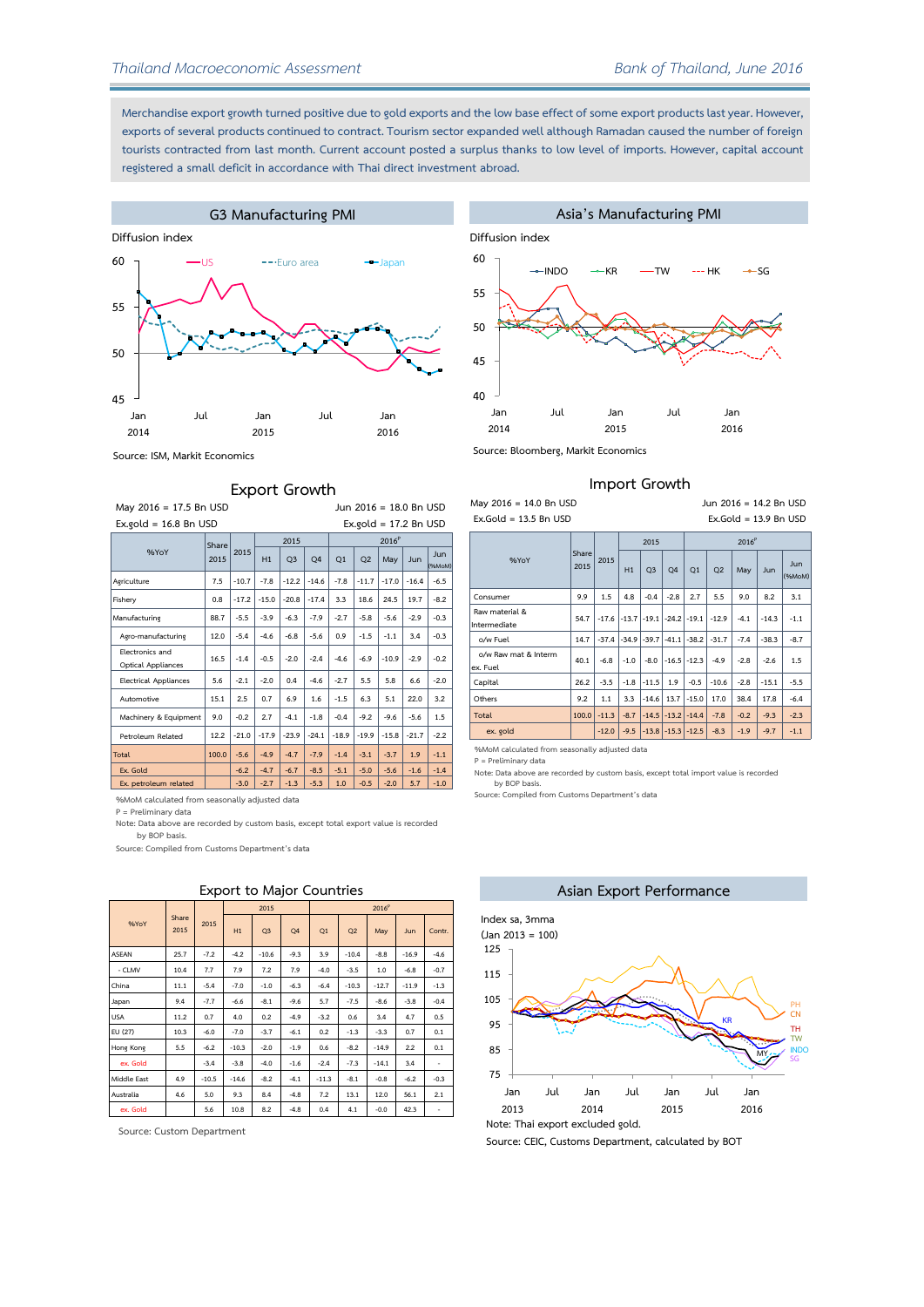

**Source: Bank of Thailand**



| Number of Foreign Tourists   |                               |                   |                                                               |     |                                                      |       |       |  |  |  |  |  |  |
|------------------------------|-------------------------------|-------------------|---------------------------------------------------------------|-----|------------------------------------------------------|-------|-------|--|--|--|--|--|--|
| Thousand<br>persons<br>3,500 |                               | <b>%YoY (RHS)</b> | Number of Foreign tourists<br>Number of Foreign tourists (sa) |     | Number 2,433,255<br>Growth 7.2 %YoY<br><b>Jun 16</b> | % YOY | 80    |  |  |  |  |  |  |
| 3,000                        |                               |                   |                                                               |     |                                                      |       | 60    |  |  |  |  |  |  |
| 2,500                        |                               |                   |                                                               |     |                                                      |       | 40    |  |  |  |  |  |  |
| 2,000                        |                               |                   |                                                               |     |                                                      |       |       |  |  |  |  |  |  |
| 1,500                        |                               |                   |                                                               |     |                                                      |       | 20    |  |  |  |  |  |  |
|                              |                               |                   |                                                               |     |                                                      |       | 0     |  |  |  |  |  |  |
| 1,000                        |                               |                   |                                                               |     |                                                      |       |       |  |  |  |  |  |  |
| 500                          |                               |                   |                                                               |     |                                                      |       | $-20$ |  |  |  |  |  |  |
| 0                            |                               |                   |                                                               |     |                                                      |       | $-40$ |  |  |  |  |  |  |
|                              | Jan                           | Jul               | Jan                                                           | Jul | Jan                                                  |       |       |  |  |  |  |  |  |
|                              | 2014                          |                   | 2015                                                          |     | 2016                                                 |       |       |  |  |  |  |  |  |
|                              | Source: Department of Tourism |                   |                                                               |     |                                                      |       |       |  |  |  |  |  |  |



**Balance of Payments**

| <b>Billion USD</b>            | 2015 <sup>P</sup> |        | $2015^P$       |                | 2016 <sup>P</sup> |                |        |                  |            |
|-------------------------------|-------------------|--------|----------------|----------------|-------------------|----------------|--------|------------------|------------|
|                               |                   | H1     | Q <sub>3</sub> | O <sub>4</sub> | Q1                | O <sub>2</sub> | May    | Jun <sup>E</sup> | <b>YTD</b> |
| Trade balance                 | 34.6              | 15.3   | 9.6            | 9.6            | 13.3              | 9.7            | 3.5    | 3.8              | 23.0       |
| Exports (f.o.b.)              | 212.1             | 105.6  | 54.2           | 52.2           | 52.3              | 51.0           | 17.5   | 18.0             | 103.3      |
| %YoY                          | $-5.6$            | $-4.9$ | $-4.7$         | $-7.9$         | $-1.4$            | $-3.1$         | $-3.7$ | 1.9              | $-2.2$     |
| Imports (f.o.b.)              | 177.5             | 90.3   | 44.6           | 42.6           | 39.0              | 41.3           | 14.0   | 14.2             | 80.2       |
| %YoY                          | $-11.3$           | $-8.7$ | $-14.5$        | $-13.2$        | $-14.4$           | $-7.8$         | $-0.2$ | $-9.3$           | $-11.1$    |
| Services & Income             | $-2.6$            | $-0.8$ | $-2.8$         | 0.9            | 3.3               | $-1.4$         | $-1.3$ | $-0.8$           | 1.9        |
| <b>Current Account</b>        | 32.0              | 14.6   | 6.8            | 10.6           | 16.6              | 8.4            | 2.2    | 3.0              | 25.0       |
| Capital and Financial Account | $-19.5$           | $-3.8$ | $-7.4$         | $-8.3$         | $-4.7$            | $-1.5$         | $-0.8$ | $-0.2$           | $-6.1$     |
| Government                    | $-1.7$            | $-0.9$ | $-0.6$         | $-0.3$         | $-0.7$            | 0.5            | $-0.2$ | 0.7              | $-0.2$     |
| Central Bank                  | $-1.4$            | $-0.8$ | $-0.7$         | 0.0            | 2.6               | $-0.1$         | 0.1    | 0.3              | 2.5        |
| ODCs                          | $-12.8$           | $-3.6$ | $-7.0$         | $-2.2$         | $-0.8$            | 2.4            | 2.9    | 0.9              | 1.6        |
| Others                        | $-3.6$            | 1.4    | 0.8            | $-5.9$         | $-5.8$            | $-4.2$         | $-3.6$ | $-2.0$           | $-10.0$    |
| Net Error & Omissions         | $-6.6$            | $-3.4$ | $-1.8$         | $-1.3$         | 1.9               | $-3.0$         | $-1.0$ | $-1.0$           | $-1.1$     |
| <b>Overall Balance</b>        | 5.9               | 7.3    | $-2.4$         | 0.9            | 13.8              | 3.9            | 0.4    | 1.9              | 17.7       |
| International Reserves        | 156.5             | 160.3  | 155.5          | 156.5          | 175.1             | 178.7          | 175.5  | 178.7            | 178.7      |
| Net Forward Position          | 11.7              | 18.4   | 13.3           | 11.7           | 13.9              | 15.7           | 15.6   | 15.7             | 15.7       |

#### **Net Financial Flows**

**2015<sup>P</sup> 2016<sup>P</sup>**

**Million USD 2015<sup>P</sup>**

| MIWON USD                    | ZU 151                                                          | H1       | O <sub>3</sub> | O <sub>4</sub>                                                 | O <sub>1</sub> | Q <sub>2</sub>    | May    | Jun <sup>E</sup> | <b>YTD</b>        |
|------------------------------|-----------------------------------------------------------------|----------|----------------|----------------------------------------------------------------|----------------|-------------------|--------|------------------|-------------------|
| 1. Assets                    | $-5.191$                                                        | $-829$   |                | $-2,657$ $-1,706$ $-4,076$ $-3,194$ $-1,152$ $-4,122$ $-7,270$ |                |                   |        |                  |                   |
| <b>TDI</b>                   | -10,568 -4,175 -3,342 -3,051 -5,104 -3,846 -2,233 -1,701 -8,950 |          |                |                                                                |                |                   |        |                  |                   |
| - Equity                     | $-6.060$                                                        | $-2.405$ |                | $-1,305$ $-2,350$ $-3,076$ $-2,252$ $-1,341$                   |                |                   |        | $-631$           | $-5,327$          |
| Thai portfolio investment    | $-5.159$                                                        | $-4.572$ | 1.021          | $-1.608$                                                       | $-764$         | $-38$             | $-326$ | $-200$           | $-801$            |
| - Equity sec. investment     | $-4.223$                                                        | $-4,020$ | 427            | $-630$                                                         | 289            | $-750$            | $-450$ | $-305$           | $-461$            |
| - Debt sec. investment       | $-936$                                                          | $-552$   | 594            | $-978$                                                         | $-1.053$       | 712               | 124    | 106              | $-341$            |
| Loans                        | $-3.063$                                                        | $-1.462$ | $-1.175$       | $-426$                                                         | 122            | 962               | 740    | $\mathbf 0$      | 1,084             |
| Other Investments            | 13,598                                                          | 9.379    | 839            | 3,380                                                          | 1,670          | $-273$            | 667    | $-2,222$         | 1,398             |
| - Trade credits              | 375                                                             | 940      | $-539$         | $-25$                                                          | $-746$         | $-1.544$          | $-521$ |                  | $-1,116$ $-2,290$ |
| 2. Liabilities               | $-14.320$                                                       | $-2,972$ | $-4.746$       | $-6,601$                                                       | $-596$         | 1,730             | 357    | 3.965            | 1,133             |
| <b>FDI</b>                   | 7.087                                                           | 4.203    | 878            | 2.006                                                          | $-789$         | 1,136             | 229    | 450              | 347               |
| - Equity                     | 2.713                                                           | 2.350    | $-803$         | 1.166                                                          | $-2,284$       | 1,219             | 197    | 461              | $-1,065$          |
| Foreign Portfolio investment | $-12.691$                                                       | $-4.466$ |                | $-4.119$ $-4.106$                                              | 1.045          | 245               | $-549$ | 2,230            | 1,290             |
| - Equity sec. investment     | $-8.969$                                                        |          |                | $-2.839$ $-3.282$ $-2.849$                                     | $-945$         | $-160$            | $-407$ | 1.253            | $-1,104$          |
| - Debt sec. investment       | $-3,722$                                                        | $-1,627$ | $-837$         | $-1,257$                                                       | 1,989          | 405               | $-143$ | 977              | 2,395             |
| Loans                        | $-2.148$                                                        | 247      | $-828$         | $-1,567$                                                       | $-181$         | 2.376             | 1.609  | 1,492            | 2,196             |
| Other Investments            | $-6.568$                                                        | $-2,955$ | $-677$         | $-2,935$                                                       | $-671$         | $-2,028$          | $-932$ | $-207$           | $-2,699$          |
| - Trade credits              | $-1.047$                                                        | $-403$   | 493            | $-1,137$                                                       | 128            | $-1.144$          | $-643$ | $-365$           | $-1,016$          |
| Total Financial flows (1+2)  | $-19,511$ $-3,801$ $-7,403$ $-8,307$ $-4,672$ $-1,465$          |          |                |                                                                |                |                   | $-795$ | $-157$           | $-6,137$          |
| Source: Bank of Thailand     | $P = Preliminiary data$                                         |          |                |                                                                |                | E= Estimated data |        |                  |                   |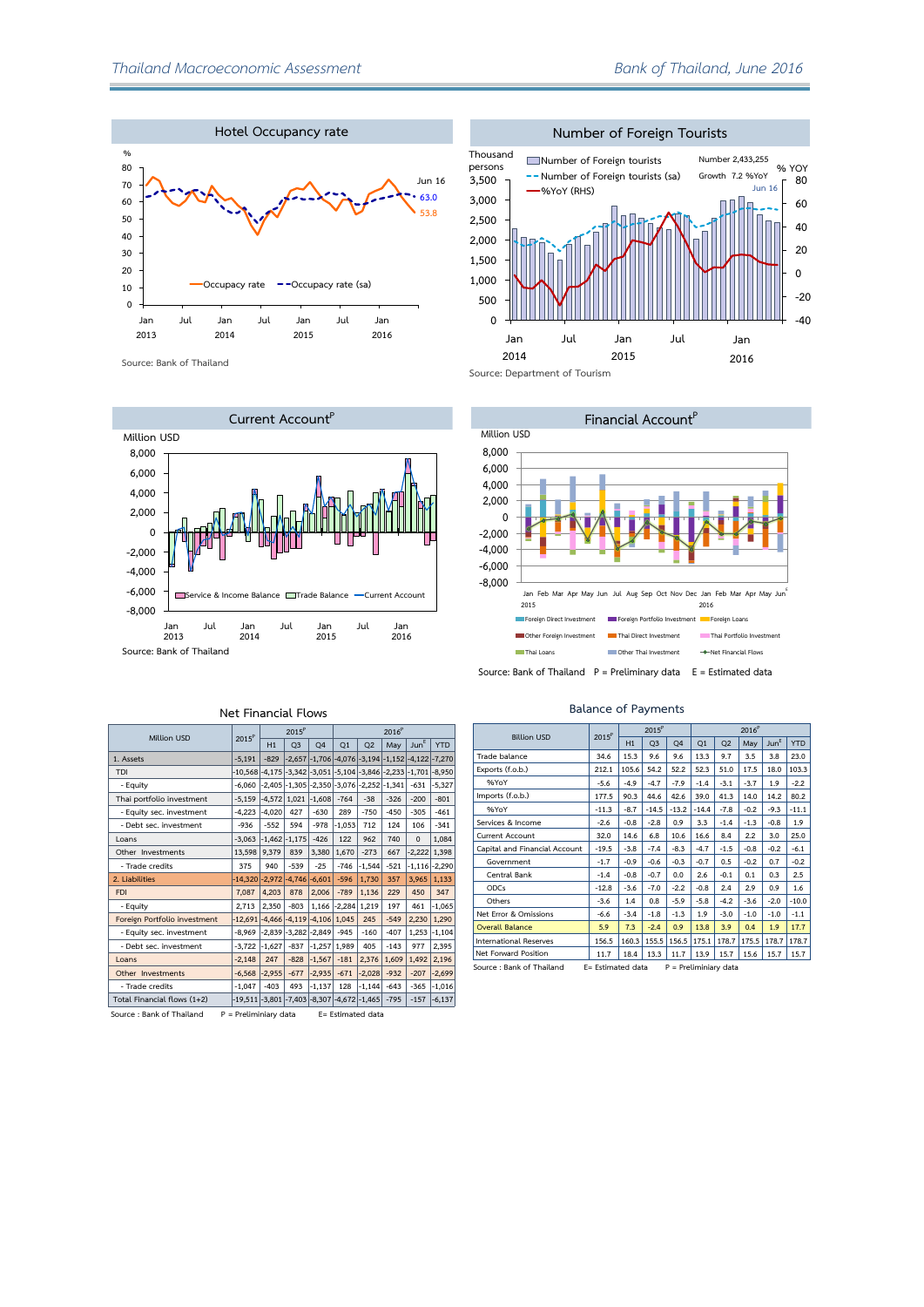**The increase in total corporate financing and household credit was similar to the previous month. New corporate financing was a result of increased equity while new business credit and debt financing slowed down from last month. In June, the Thai baht appreciated against the US dollar due to market expectations of the Fed to delay a rate hike.**

| Commercial Bank Interest Rates* |                                                                   |      |      |      |      |      |      |  |  |  |  |  |  |
|---------------------------------|-------------------------------------------------------------------|------|------|------|------|------|------|--|--|--|--|--|--|
| % p.a.                          | Q1/16<br>O2/16<br>May 16<br>21 Jul 16<br>Q3/15<br>Q4/15<br>Jun 16 |      |      |      |      |      |      |  |  |  |  |  |  |
| 12-month deposit rate           |                                                                   |      |      |      |      |      |      |  |  |  |  |  |  |
| Average of 4 largest banks**    | 1.46                                                              | 1.40 | 1.40 | 1.38 | 1.38 | 1.38 | 1.38 |  |  |  |  |  |  |
| Average of other banks          | 1.72                                                              | 1.59 | 1.47 | 1.42 | 1.42 | 1.42 | 1.42 |  |  |  |  |  |  |
| <b>MLR</b>                      |                                                                   |      |      |      |      |      |      |  |  |  |  |  |  |
| Average of 4 largest banks      | 6.51                                                              | 6.51 | 6.51 | 6.26 | 6.26 | 6.26 | 6.26 |  |  |  |  |  |  |
| Average of other banks          | 7.31                                                              | 7.25 | 7.25 | 7.16 | 7.16 | 7.16 | 7.16 |  |  |  |  |  |  |
| <b>MRR</b>                      |                                                                   |      |      |      |      |      |      |  |  |  |  |  |  |
| Average of 4 largest banks      | 7.87                                                              | 7.87 | 7.87 | 7.62 | 7.62 | 7.62 | 7.62 |  |  |  |  |  |  |
| Average of other banks          | 8.54                                                              | 8.54 | 8.54 | 8.45 | 8.45 | 8.45 | 8.45 |  |  |  |  |  |  |

\* End of Period

\*\* Bangkok Bank, Krung Thai Bank, Kasikorn Bank, and Siam Commercial Bank

Source: Bank of Thailand



Note: Business credits and debt : change in outstanding (par) Equity : New issuance at par value Jan-15 Mar-15 May-15 Jul-15 Sep-15 Nov-15 Jan-16 Mar-16 May-16

Source: Bank of Thailand, ThaiBMA, SET



Source: Bank of Thailand

### **Government Bond Yields**



Jan-15 Mar-15 May-15 Jul-15 Sep-15 Nov-15 Jan-16 Mar-16 May-16 Jul-16

Source: Bank of Thailand and ThaiBMA





**Note: ODCs including commercial banks, finance companies, specialized financial institutions, saving cooperatives and money market mutual funds**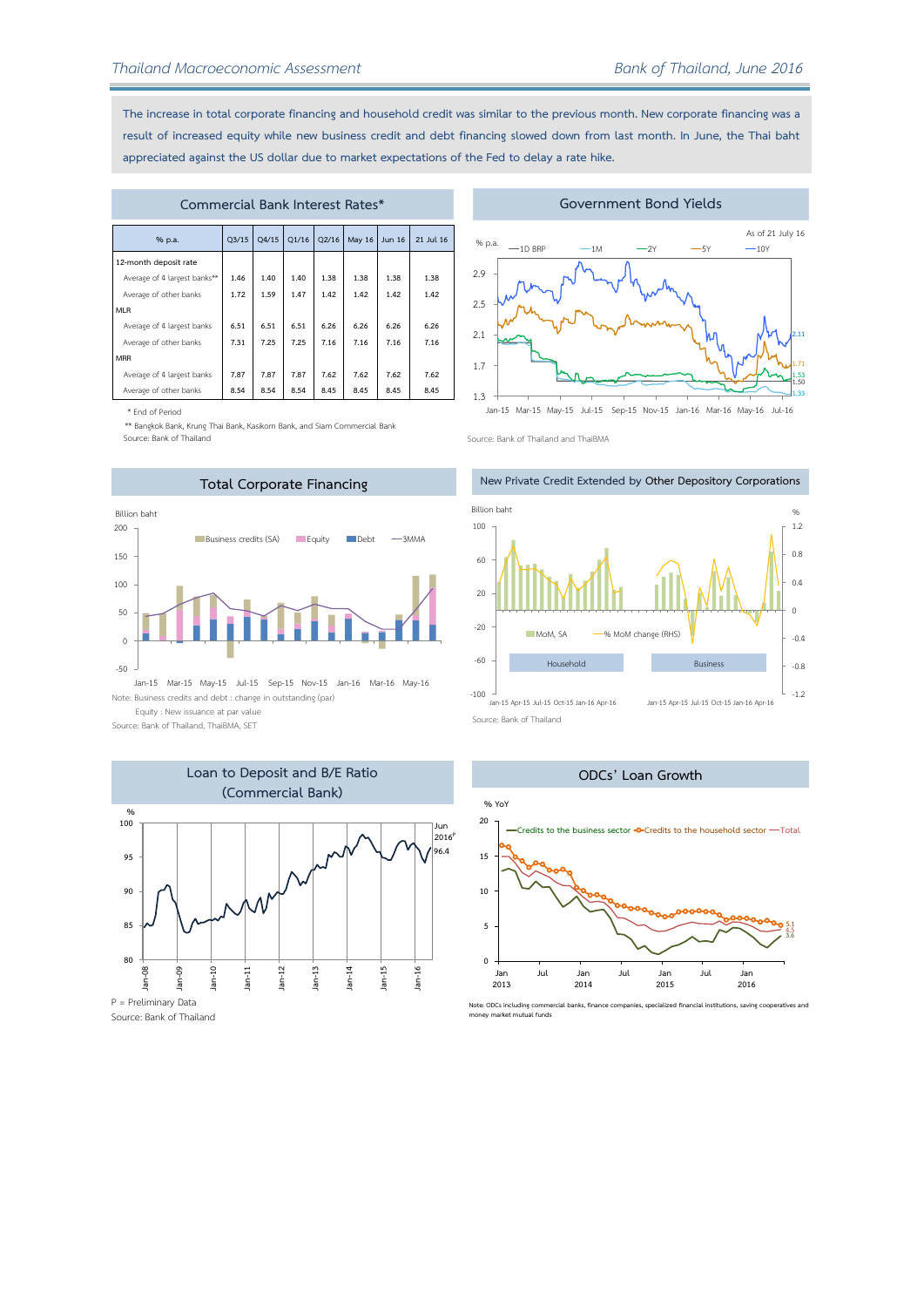

Source: Reuters, Bank of Thailand



Source: Reuters, Bank of Thailand

**Regional Exchange Rate Volatility**



Source: Reuters, Bank of Thailand